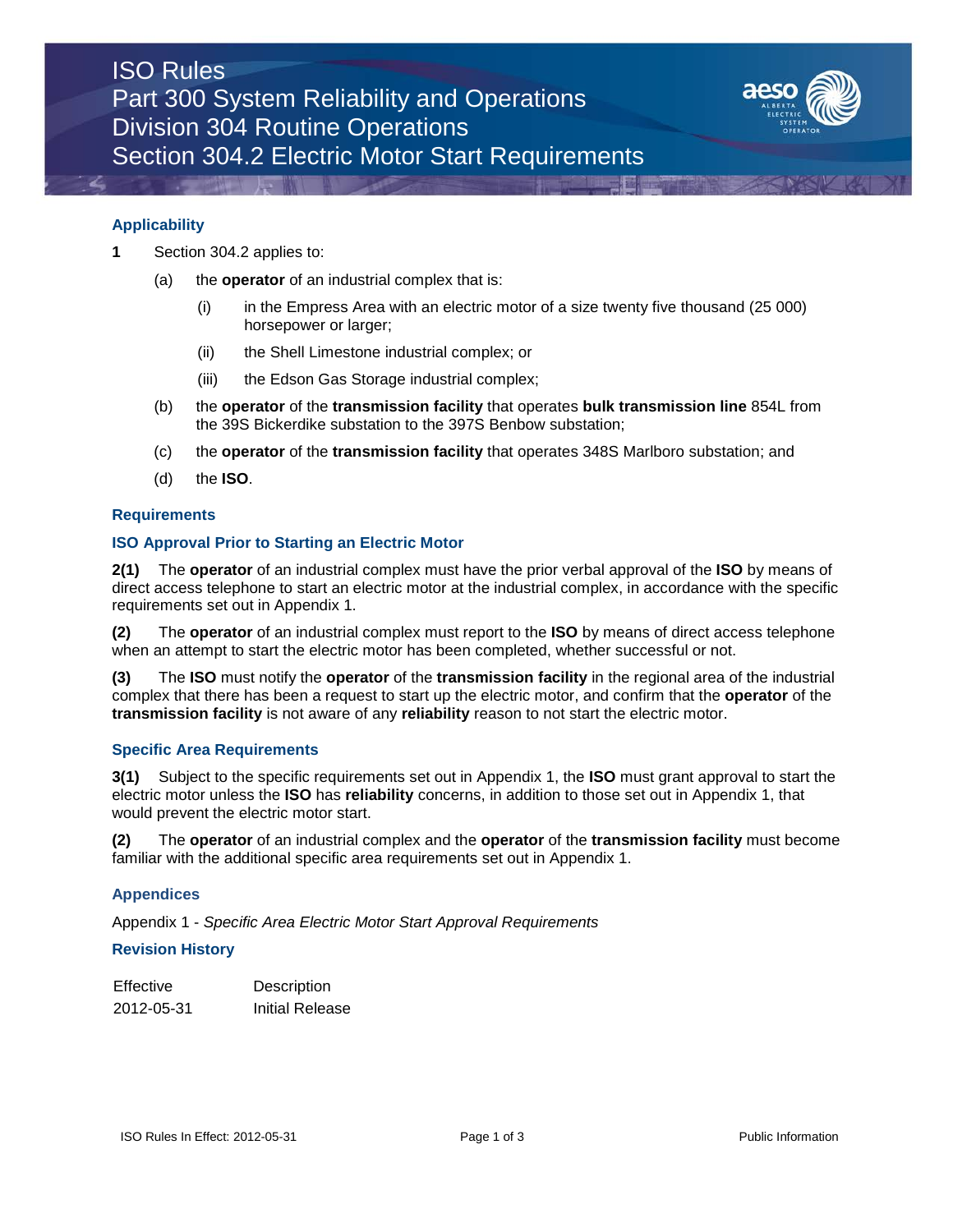# **Appendix 1**

# **Specific Area Electric Motor Start Approval Requirements**

# **Empress Area Electric Motor Start**

# **Conditions for Approval**

**1(1)** If the **ISO** receives a request from the **operator** of an industrial complex in the Empress Area, other than the Sand Hills industrial complex, to start an electric motor of a size of twenty five thousand (25 000) horsepower or larger, then the **ISO** must grant approval to start the electric motor unless the **ISO** is aware of any other electric motor start of a size of twenty five thousand (25 000) horsepower or larger already in progress in the Empress Area.

**(2)** If the **ISO** receives a request from the **operator** of an industrial complex that is the Sand Hills industrial complex to start the fifty four thousand (54 000) horsepower electric motor located at that industrial complex, then the **ISO** must grant approval to start the electric motor, but only if the **ISO** is confident that the following **reliability** conditions are met:

- (a) the **bulk transmission lines** designated as 944L, 945L, 951L, 1001L and 1002L, and the 163S Amoco Empress 240/138 kV transformer must all be in service;
- (b) the 840S McNeill converter station must not be **ramping** in response to a **dispatch**;
- (c) both of the Sheerness **generating units** must be on-line, unless the **ISO** determines that **reliability** conditions will allow for starting the electric motor with one (1) of the **generating units** off-line;
- (d) one (1) capacitor bank at the 163S Amoco Empress 240/138 kV transformer must be in service; and
- (e) the **ISO** must not be aware of any other electric motor start already in progress in the Empress Area.

**(3)** The **ISO** must verbally inform any applicable **operator** of the **transmission facility** of the status of an approved electric motor start at the Sand Hills industrial complex.

# **Shell Limestone Electric Motor Start** *-* **Prior Notices**

**2(1)** If the **ISO** receives a request from the **operator** of an industrial complex that is the Shell Limestone industrial complex to start the eighteen thousand (18 000) horsepower electric motor located at that industrial complex, then the **operator** must provide the anticipated date and time of the start of the electric motor and make the verbal request to the **ISO** at least one (1) hour prior to that start.

**(2)** In addition, the **operator** must provide all affected direct connect **market participants**, served from the 581S Amoco Ricinus substation and which the **ISO** indicates, with at least one (1) hour notice by telephone prior to the starting of the electric motor, indicating the expected time of start and that there may be a short dip in their utility voltage due to the electric motor start.

# **Shell Limestone - Conditions for Approval**

**3** If the **operator** has completed all notice requirements under subsection 2(2), then the **ISO** must grant approval to start the Shell Limestone eighteen thousand (18 000) horsepower electric motor, but only if the **ISO** is confident that the following **reliability** conditions are met:

(a) starting of the electric motor with the variable frequency drive is not possible, and delay in starting the electric motor would lead to significant financial hardship or environmental damage;